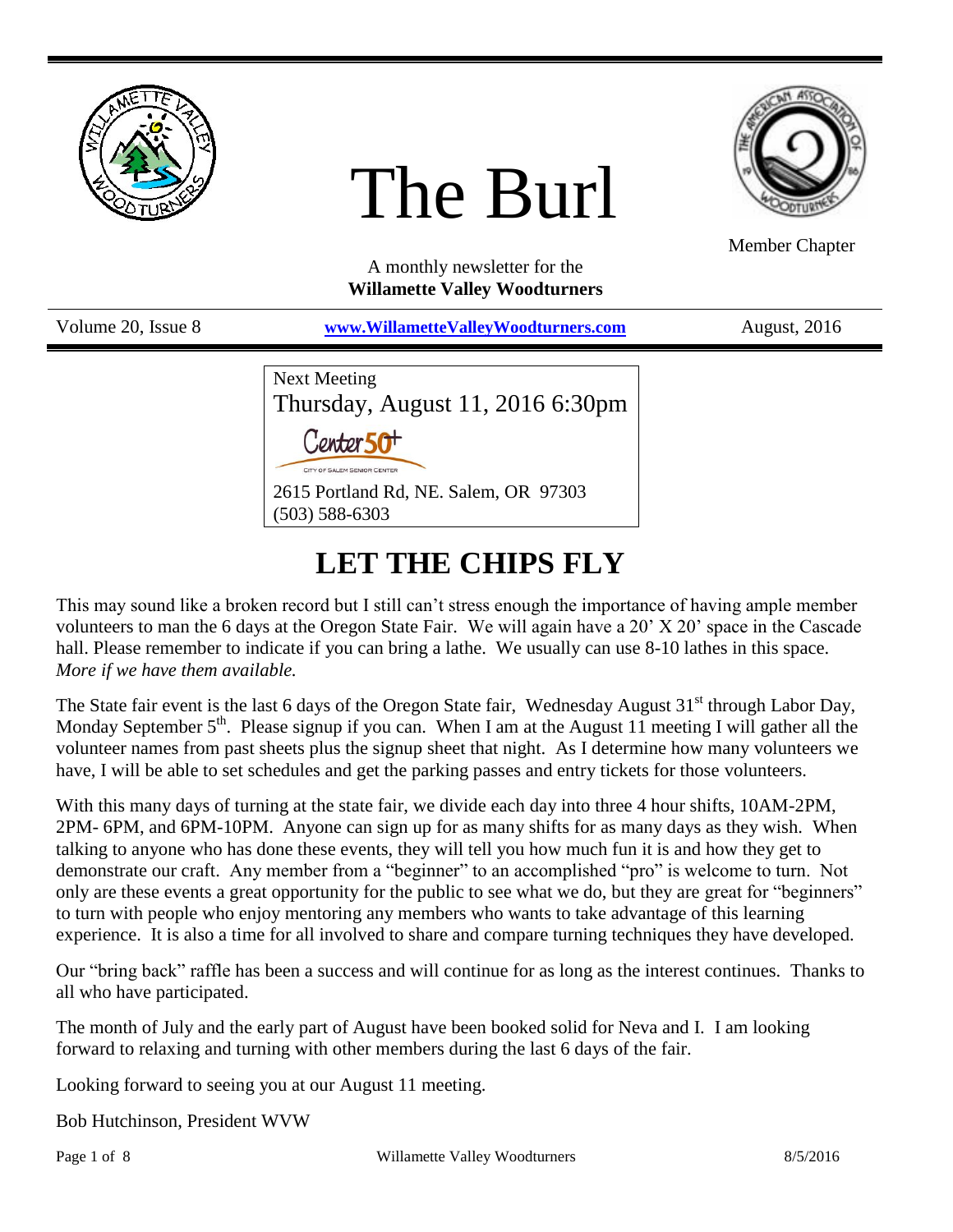### **Memories from Eric Lofstrom's 2 day class**

Submitted by Terry and Henrik



Jim Devorss and Bruce Stangeby in deep thoughts





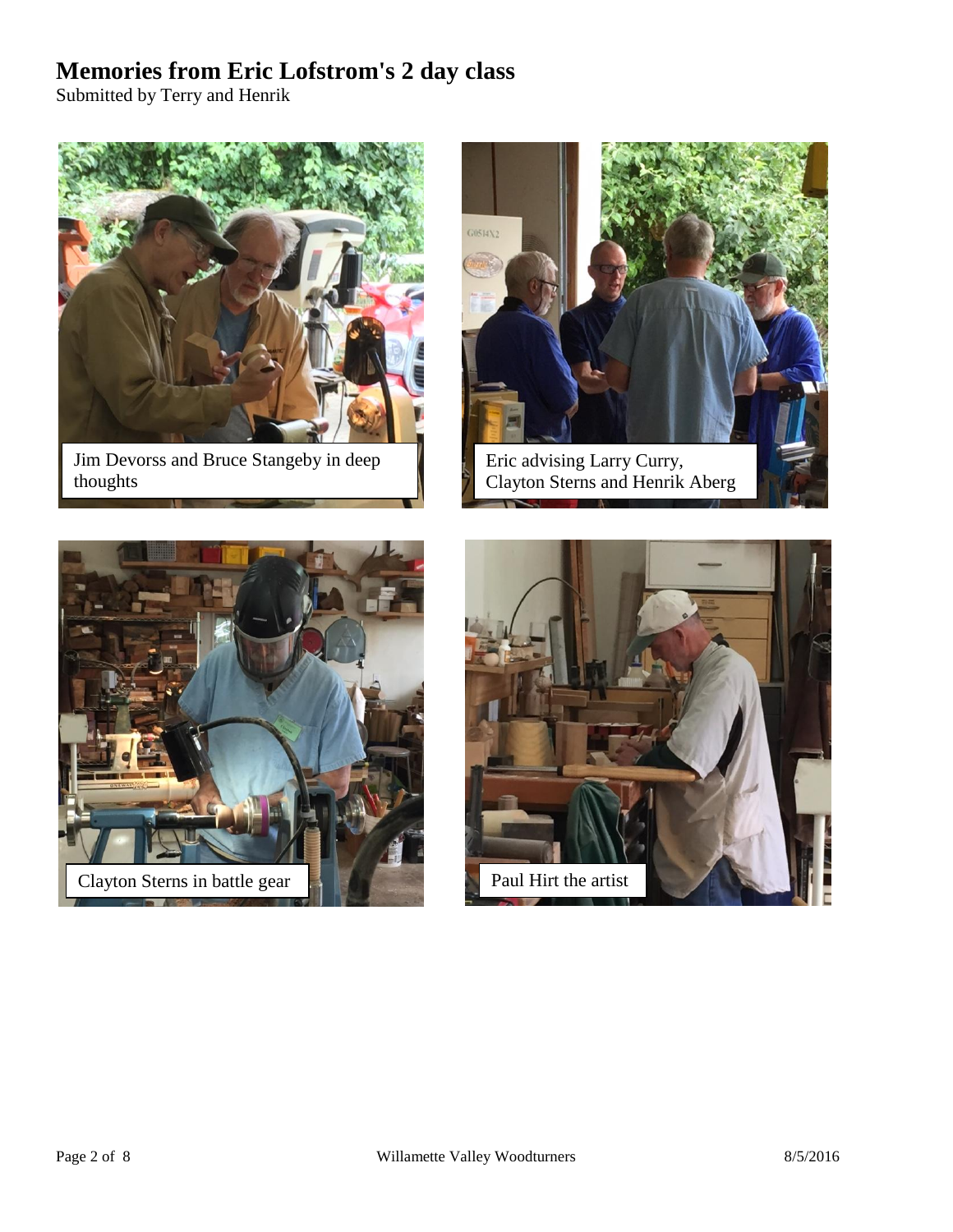### **Creating a flat interior bottom**

Submitted by Walt Thies

I brought a 17" diameter tray for the display table to the WVW July meeting. The tray had a flat interior bottom. After the meeting several members asked about the technique to achieve a flat bottom or if I would do a demo. A club demo is not practical because a large amount of dust is generated and there is no good way to capture it. The technique is described below, if you have questions, please call me (541-752-5214).

1. Create the piece using a chuck to hold a tenon on the bottom.

2. Using a bowl gouge make the bottom of the interior reasonably flat. Several years ago Don Roberts showed us his technique to get a flat bottom on a plate. He held a straight edge, slightly smaller than the bottom, on edge against the bottom, marked the high spots and power sanded them flat. Alternatively, a negative rake scraper can be used to remove high spots, but keep it sharp. I have added one extra step.

3. I sand the surface using a 5" diameter disk sander (see Figure below). This disk is available from various suppliers or you could make one from a rigid disk and a mandrel to attach it to a drill. The disk has Velcro hooks on the sanding surface. I attach a 1" thick extra soft density interface pad, with Velcro hooks on one surface and loops on the other surface, to the disk. I also use an Abranet protector pad between the interface pad and the sandpaper. The protector pad is a heavy duty Velcro disk with hooks on one side and loops on the other and serves to protect the interface pad from heat generated by the sanding. Further, I sometimes use Abranet 5" disks and the protector grips the Abranet disks better than the hooks found on most pads.

I put the disk extension mandrel through a hole in a wooden handle. The hole is slightly larger than the 5/8" diameter extension mandrel. By holding the handle in one hand and the drill in the other you have two-handed control of the sanding disk.

If the sandpaper is placed directly on the sanding disk, the disk bounces and it is difficult to keep the sandpaper in contact with the spinning surface being sanded. However, by using the 1" thick interface pad it is easy to keep the sandpaper on the wood surface. If the mandrel is not exactly perpendicular to the wood surface, the interface pad compensates and the sandpaper stays on the wood. Turn the piece at about 200 rpm, depending on diameter, and the drill/sandpaper in the opposite direction at nearly full speed. At higher speeds the sandpaper does not seem to distort and follow highs and lows on the wood surface as it can at slow speed. When spinning the surface of the sandpaper is in effect "rigid" and thus "bridges" low spots and takes off the high spots. I use grits from 80 through 320; keep the sandpaper moving. The result is a very flat surface. I use several coats of wipe-on-poly, let it dry for at least two days and then buffed it.

If you use this process you will likely adapt it to your needs, let me know what works for you.

### Sources:

**Sandpaper disks** (5" dia.): from Klingspor's Woodworking Shop [\(www.woodworkingshop.com](http://www.woodworkingshop.com/) 10% club discount, Vinces Wooden Wonders [http://vinceswoodnwonders.com](http://vinceswoodnwonders.com/)

### **Abranet protector pads**:

<http://www.woodcraft.com/search2/search.aspx?query=Abranet%20protector%20pads> Interface pad (soft extra density, 1"): The sanding glove [https://thesandingglove.com/Wood-Sanding-](https://thesandingglove.com/Wood-Sanding-Interface-Pads.asp?OrderGroup=4)[Interface-Pads.asp?OrderGroup=4;](https://thesandingglove.com/Wood-Sanding-Interface-Pads.asp?OrderGroup=4) Vinces Wooden Wonders [http://vinceswoodnwonders.com](http://vinceswoodnwonders.com/)

**Disk sander or sanding back-up pad and mandrel extension**: [http://hannestool.com/product](http://hannestool.com/product-category/sanding/)[category/sanding/](http://hannestool.com/product-category/sanding/) ; Vinces Wooden Wonders [http://vinceswoodnwonders.com](http://vinceswoodnwonders.com/)

The disk sander set-up is shown on the next page, left to right: sandpaper disk; Abranet protector; interface pad; urethane back-up pad or sanding disk with 6"mandrel extension; shop-made wooden handle; drill.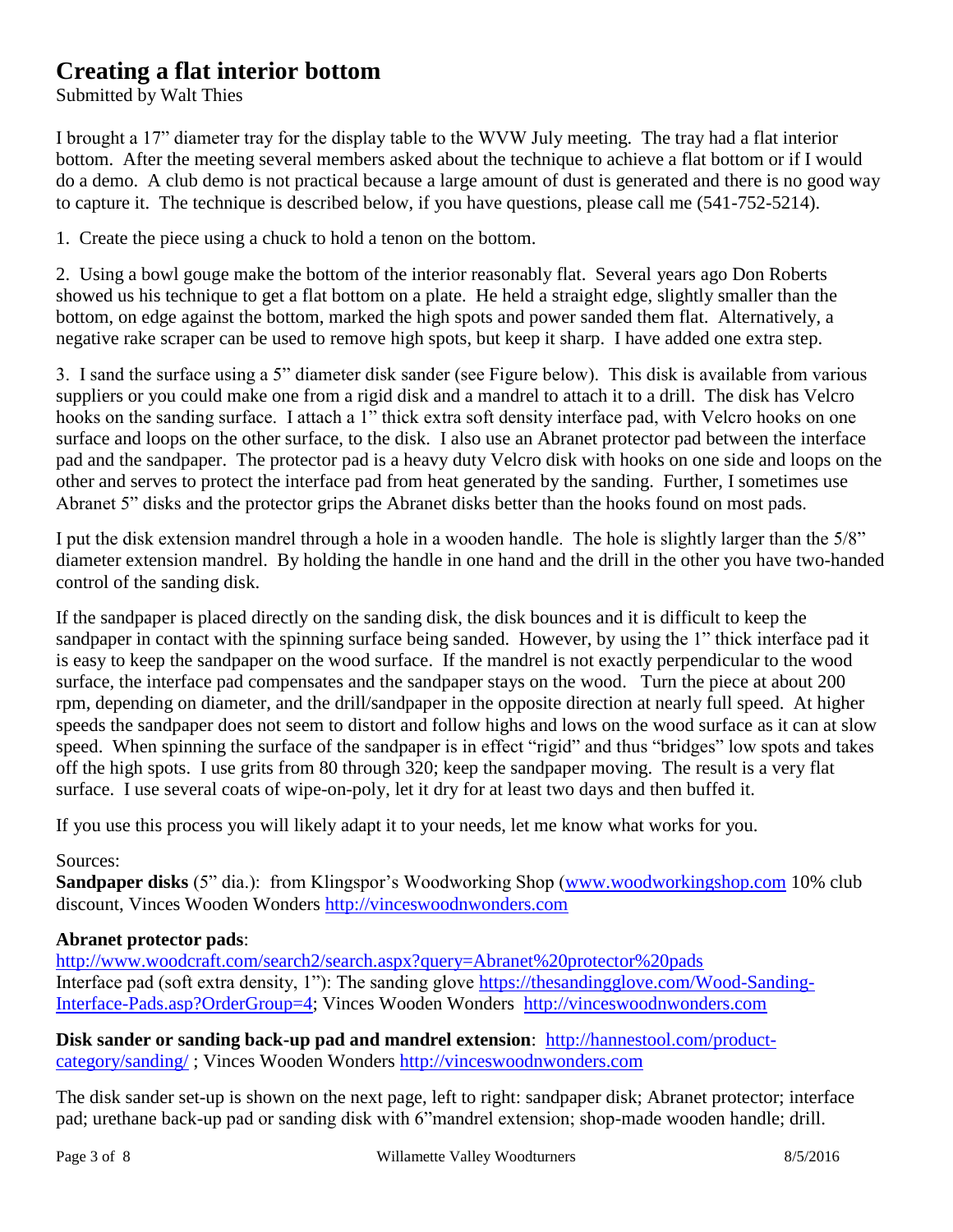

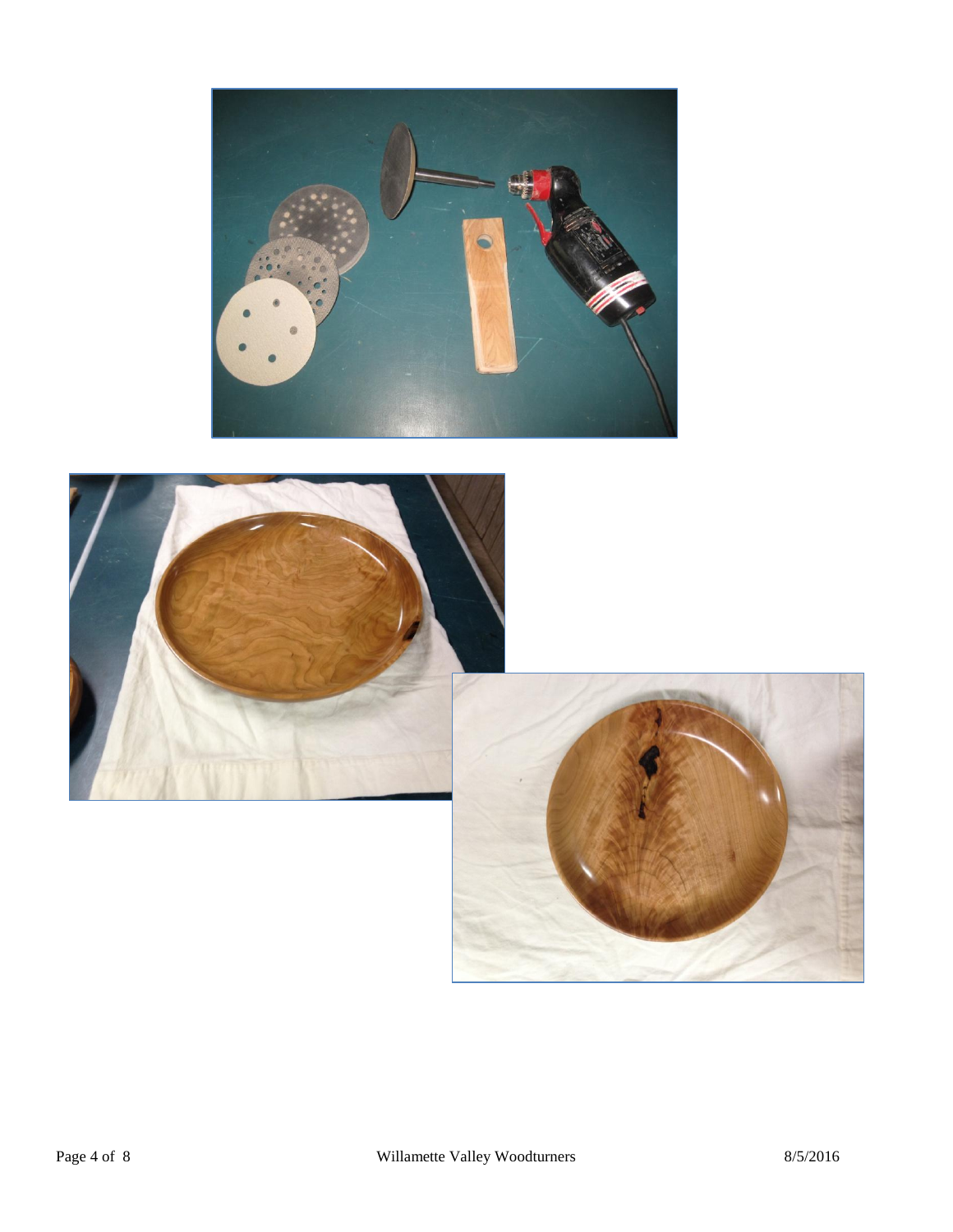## **Upcoming Events**

Submitted by Terry Gerros

### **Aug 11 Demonstrator: Kathleen Duncan -** Piercing

Kathleen has always had an interest in making objects from materials provided by nature. Her interest in fiber arts is what eventually led her to woodturning. She designed and built two large weaving looms, but found she preferred working with wood to fiber. She gradually went from fibers to building furniture and wooden toys and then to woodturning. When she moved to Ridgefield, WA. in 2004, she had the opportunity to develop her skills as a wood turner.

> "Each piece of wood has its own characteristics and poses new design opportunities. No two pieces are the same. Each piece I turn gives me an opportunity to make it just a little better than the last."

Kathleen prefers to work with hardwoods local to this area. She enjoys making all sorts of turned items – everything from bowls and goblets to Christmas ornaments and "magic wands". Her work has been in the Angst Gallery in Vancouver and the Avalon Gallery in Battle Ground. She is a member of Cascade Woodturners, the American Association of Woodturners, and the Pacific Northwest Woodturners Guild.

### **Sawdust Session:** Open shop and tool sale

Bring your tools and wood and come turn what you'd like. Need some help with a project, we're here to help. Have some tools to sell, bring them along too!

\_\_\_\_\_\_\_\_\_\_\_\_\_\_\_\_\_\_\_\_\_\_\_\_\_\_\_\_\_\_\_\_\_\_\_\_\_\_\_\_\_\_\_\_\_\_\_\_\_\_\_\_\_\_\_\_\_\_\_\_\_\_\_\_\_\_\_\_\_\_\_\_\_\_\_\_\_\_\_\_\_\_\_\_\_\_\_\_

**Where:** Terry Gerros' shop. **When:** Saturday, August 13 **Time:** 9-1pm

### \_\_\_\_\_\_\_\_\_\_\_\_\_\_\_\_\_\_\_\_\_\_\_\_\_\_\_\_\_\_\_\_\_\_\_\_\_\_\_\_\_\_\_\_\_\_\_\_\_\_\_\_\_\_\_\_\_\_\_\_\_\_\_\_\_\_\_\_\_\_\_\_\_\_\_\_\_\_\_\_\_\_\_\_\_\_\_\_ **Sep 8 Demonstrator: Terry Gerros -** Twist work

**Oct 13 Demonstrator: Open Nov 10 Club auction!!!! Dec 8 Demonstrator: Open**







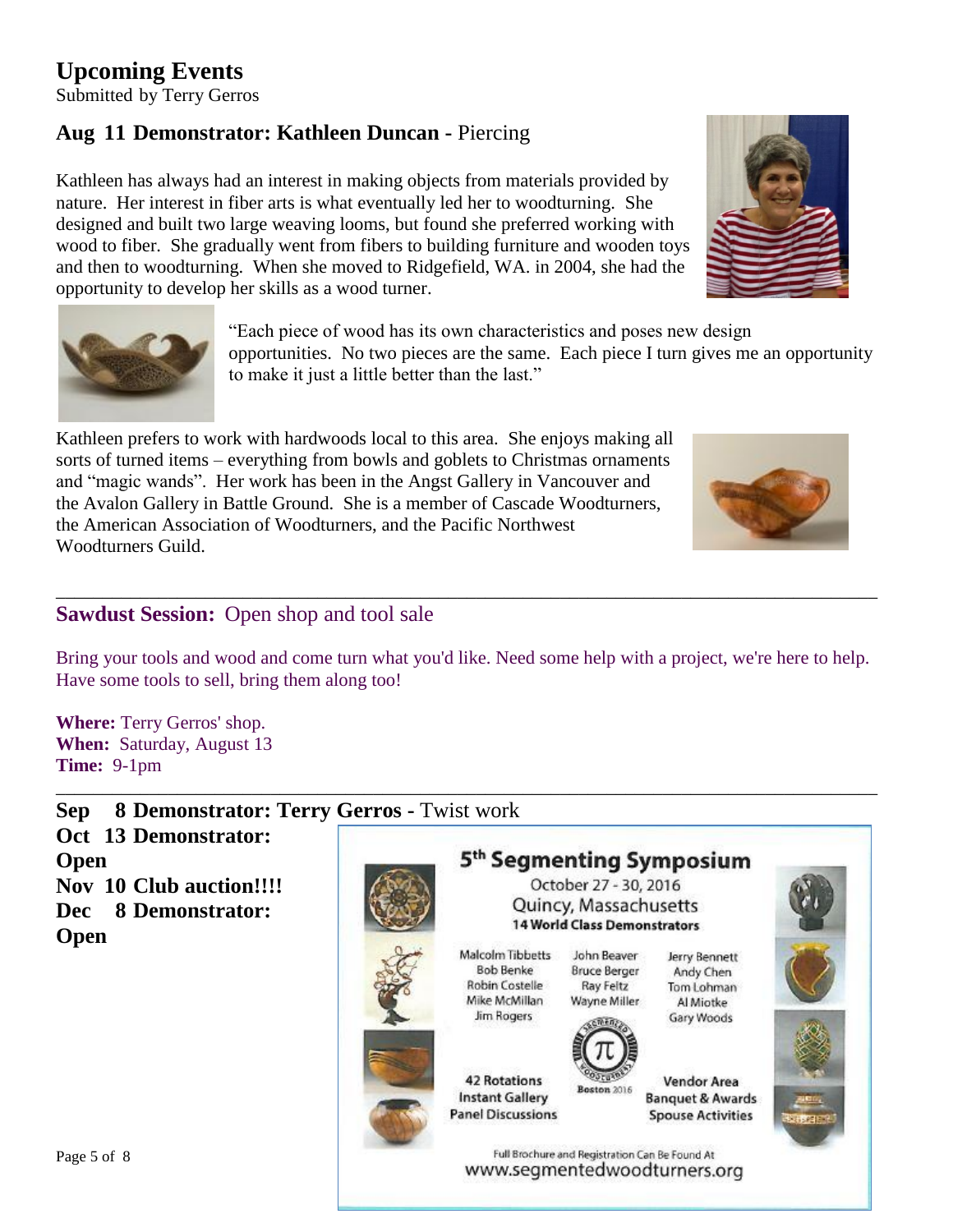# **Club Business**

\_\_\_\_\_\_\_\_\_\_\_\_\_\_\_\_\_\_\_\_\_\_\_\_\_\_\_\_\_\_\_\_\_\_\_\_\_\_\_\_\_\_\_\_\_\_\_\_\_\_\_\_\_\_\_\_\_\_\_\_\_\_\_\_\_\_\_\_\_\_\_\_\_\_\_\_\_\_\_\_\_\_\_\_\_\_\_\_

### **July Treasurer's Report**

By Henrik Åberg, Treasurer

| <b>Membership Report</b>      |            |                                                                                               |
|-------------------------------|------------|-----------------------------------------------------------------------------------------------|
| <b>Ending Balance</b>         | \$8,915.24 |                                                                                               |
| <b>Total July Income</b>      | \$1,685.00 | Chucks and live center for demo lathe<br>\$482.50<br>\$2,109.30<br><b>Total July Expenses</b> |
| Eric Lofstrom class fees      | \$1,400.00 | \$1,559.00<br>Eric Lofstrom class expenses                                                    |
| Retail Item sales             | \$111.00   | \$59.00<br>Meeting Room Supplies (Broom/Pan)                                                  |
| Memberships (New and renewal) | \$50.00    | \$1.80<br>Burl copies                                                                         |
| Raffle                        | \$124.00   | Raffle ticket roll<br>\$7.00                                                                  |
| <b>July Income</b>            |            | <b>July Expenses</b>                                                                          |
| <b>Beginning Balance</b>      | \$9,339.54 |                                                                                               |

By Henrik Åberg



We have **16 new members** so far in 2016 with a total of **112** members.

### **The Editor's Corner**

By Henrik Åberg, Burl editor

Please help improve the Burl experience for all club members by submitting your own contribution. We need more contributions for "**What's on my lathe?", "Tip of the month", "Joke of the month"** and more.

\_\_\_\_\_\_\_\_\_\_\_\_\_\_\_\_\_\_\_\_\_\_\_\_\_\_\_\_\_\_\_\_\_\_\_\_\_\_\_\_\_\_\_\_\_\_\_\_\_\_\_\_\_\_\_\_\_\_\_\_\_\_\_\_\_\_\_\_\_\_\_\_\_\_\_\_\_\_\_\_\_\_\_\_\_\_\_\_

**A maximum of two gift certificates per month are given out to the best Burl contributions**!

This month's gift certificate goes to **Walt Thies** Thank you!

### \_\_\_\_\_\_\_\_\_\_\_\_\_\_\_\_\_\_\_\_\_\_\_\_\_\_\_\_\_\_\_\_\_\_\_\_\_\_\_\_\_\_\_\_\_\_\_\_\_\_\_\_\_\_\_\_\_\_\_\_\_\_\_\_\_\_\_\_\_\_\_\_\_\_\_\_\_\_\_\_\_\_\_\_\_\_\_\_ **AAW NEWS** Submitted by Terry Gerros



If you are not a member of AAW, you can still sign up for a 90-day trial membership. As a guest, you'll have access to many articles and publications usually available only to members. The link to sign up is: <http://www.woodturner.org/page/GuestMemberLanding>Check out this page to see what your guest membership entitles you to. Have questions about AAW? Talk to me.

Terry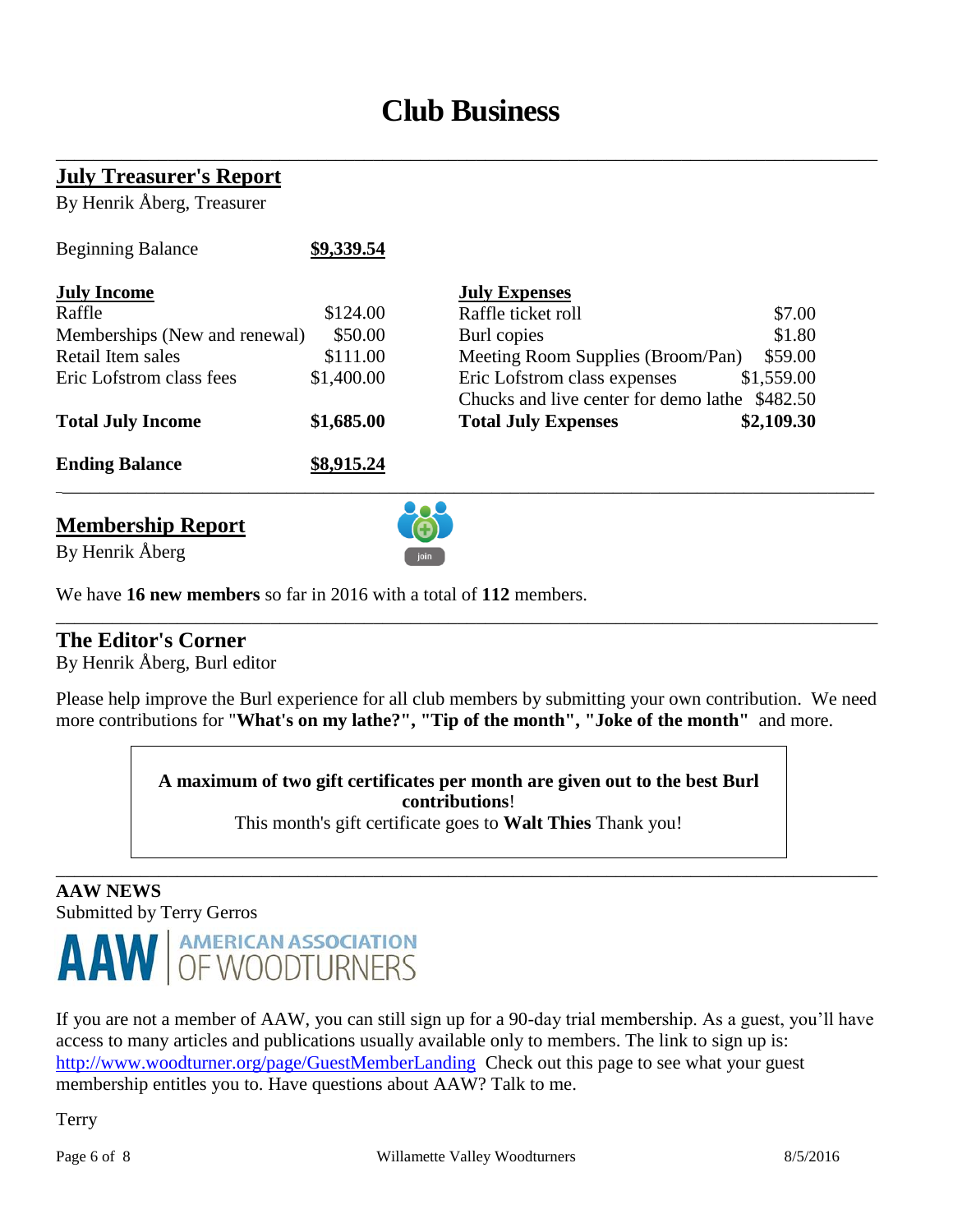# Membership Rewards

### **Library**

A friendly reminder to members with books and/or videos checked out from the library. Please return them at this next meeting.

### **Wood Gathering**

Sign-up sheets will be available to indicate your availability to help with wood gathering. Anyone who learns of a tree or log that is available to the club should notify Jerry Lelack, (503) 510-1577 or Bob Hutchinson, (503) 508-3279. The intent is to gather wood, process it to usable pieces, store it at the home of Terry Gerros, and then make it available to members. Terry can be reached at (503) 580-5013.

### **From Terry Gerros**

I am a distributor for Stick Fast CA glue, Sharpfast Sharpening systems, the Holdfast vacuum chucking system and Saburrtooth Carving bits. If you have an interest in these products, give me a call or send me an [email](mailto:gerrost@yahoo.com) for details.

### **Supplies**

The club purchases a few supplies in bulk and sells it to members at club cost. We routinely have superglue (\$5), black or brown superglue (\$10) accelerator (\$10) and Anchorseal (\$11/gal). The club has a small supply of half round protractors (\$6) used to measure the angle ground on a tool, and depth gauges (\$5). HSS Round Tool Bits rods (1/4" x 8") are also available (\$3). Henrik Åberg will have the resale items available at the meetings, except for Anchorseal which is available through [Jeff Zens.](mailto:jszens@custombuiltfurniture.com)

### **Club Member Discounts**

- **Craft Supply**: The club's order will be going out on the Monday following our Club Meeting if our order equals or exceeds \$1,000. Craft Supply gives us a 10% discount plus free shipping on all items, and occasional additional discounts on certain other items and quantity purchases. If you order from the sales items, you will receive the club discount in addition to the sale discount, making many items available at very attractive prices. For detailed instruction for ordering see the article in the [November](http://www.willamettevalleywoodturners.com/newsletters/2015_11_WVW_Newsletter.pdf) 2015 Burl. Questions? See [jeffzens@custombuiltfurniture.com.](mailto:jeffzens@custombuiltfurniture.com.)
- Club members are registered with **Klingspor's Woodworking Shop** at [www.woodworkingshop.com](http://www.woodworkingshop.com/)  or 800-228-0000, they have your name and will give you a 10% discount.
- If you show your club card at checkout time to the cashier at **Woodcraft** in Tigard they will give you a 10% discount (July not apply to some machinery).
- **Exotic Wood** is offering a discount of 15% off any orders placed at: [www.exoticwoodsusa.com.](http://www.exoticwoodsusa.com/) (This includes sale items and free shipping on orders over \$300). Use promo code ewusaAAW
- **Gilmer Wood** now offers our club a 10% discount on purchases made there. If you haven't been to Gilmer's, it is well worth the trip to Portland, if only to make your mouth water and make you cry if you leave empty handed.